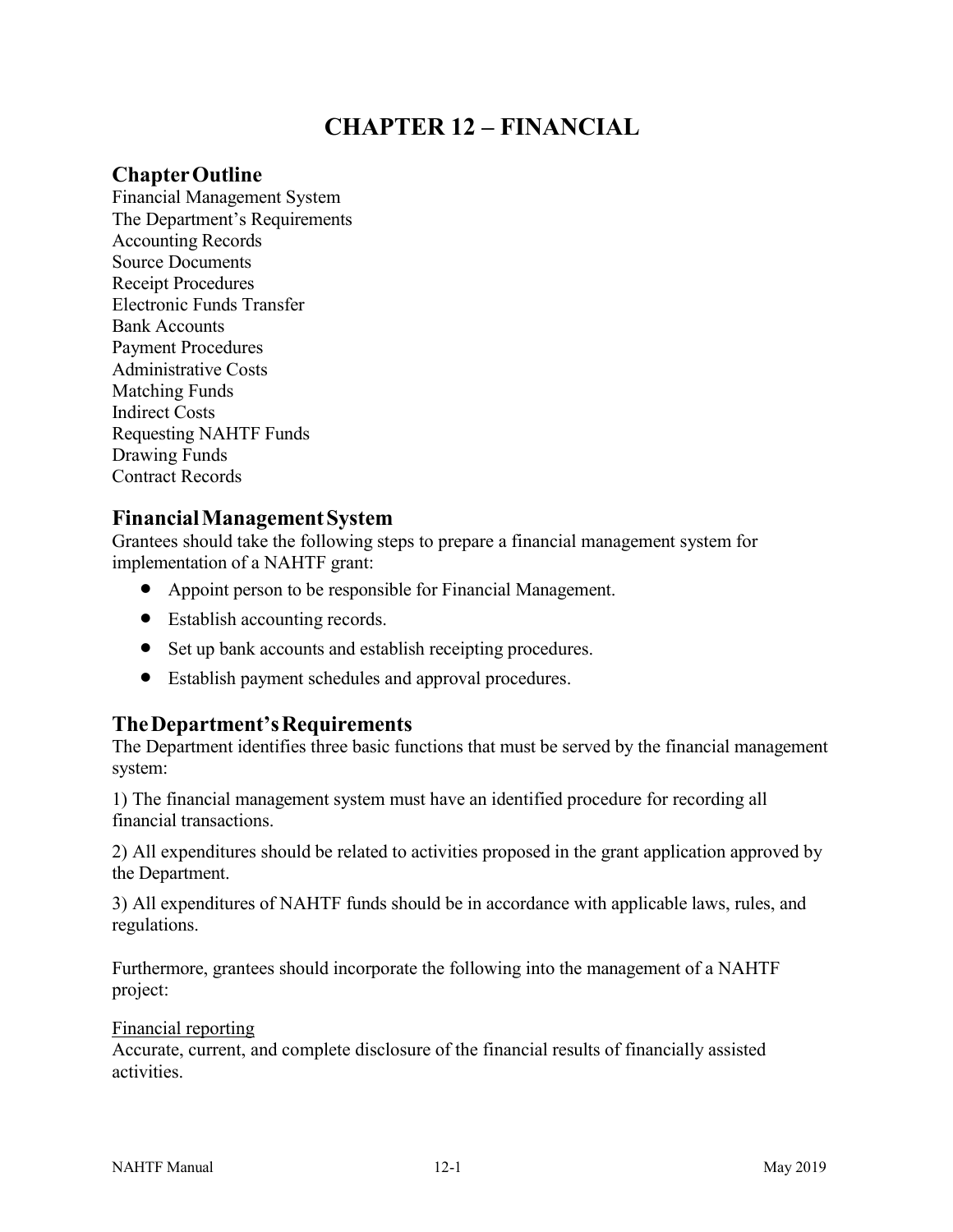#### Accounting records

Maintain records that adequately identify the source and application of funds provided for financially assisted activities. These records must contain information pertaining to obligations, unobligated balances, assets, liabilities, outlays or expenditures, and income.

#### Internal control

Effective control and accountability must be maintained for all cash, real and personal property, and other assets. Grantees must adequately safeguard all such property and must assure that it is used solely for authorized purposes.

#### Budget control

Actual expenditures or outlays must be compared with budgeted amounts for each grant. Financial information must be related to performance or productivity data.

### Allowable cost

NAHTF regulations, and the terms of NAHTF Contract will be followed in determining the reasonableness, allowability, and allocability of costs.

### Source documentation

Accounting records must be supported by such source documentation as cancelled checks, paid bills, payrolls, time and attendance records, contract and subgrant award documents, etc.

#### Cash management

Procedures for minimizing the time elapsing between the transfer of funds from the State and disbursement by grantees and subgrantees must be followed whenever advance payment procedures are used.

### **AccountingRecords**

Each grantee should determine the accounting records that will assist in providing accurate and complete financial information. The NAHTF accounting records may be fully integrated into the grantee's existing accounting system or may be partially integrated into the existing system with subsidiary ledgers developed as needed to provide the required grant accounting. At a minimum, the grant accounting system must:

1) Clearly identify all receipt and expenditure transactions of the grant; and

2) Provide for budgetary control by tracking expenditures and accrued obligations by approved NAHTF activities.

3) Accounting methods should be in accordance with Generally Accepted Accounting Principles.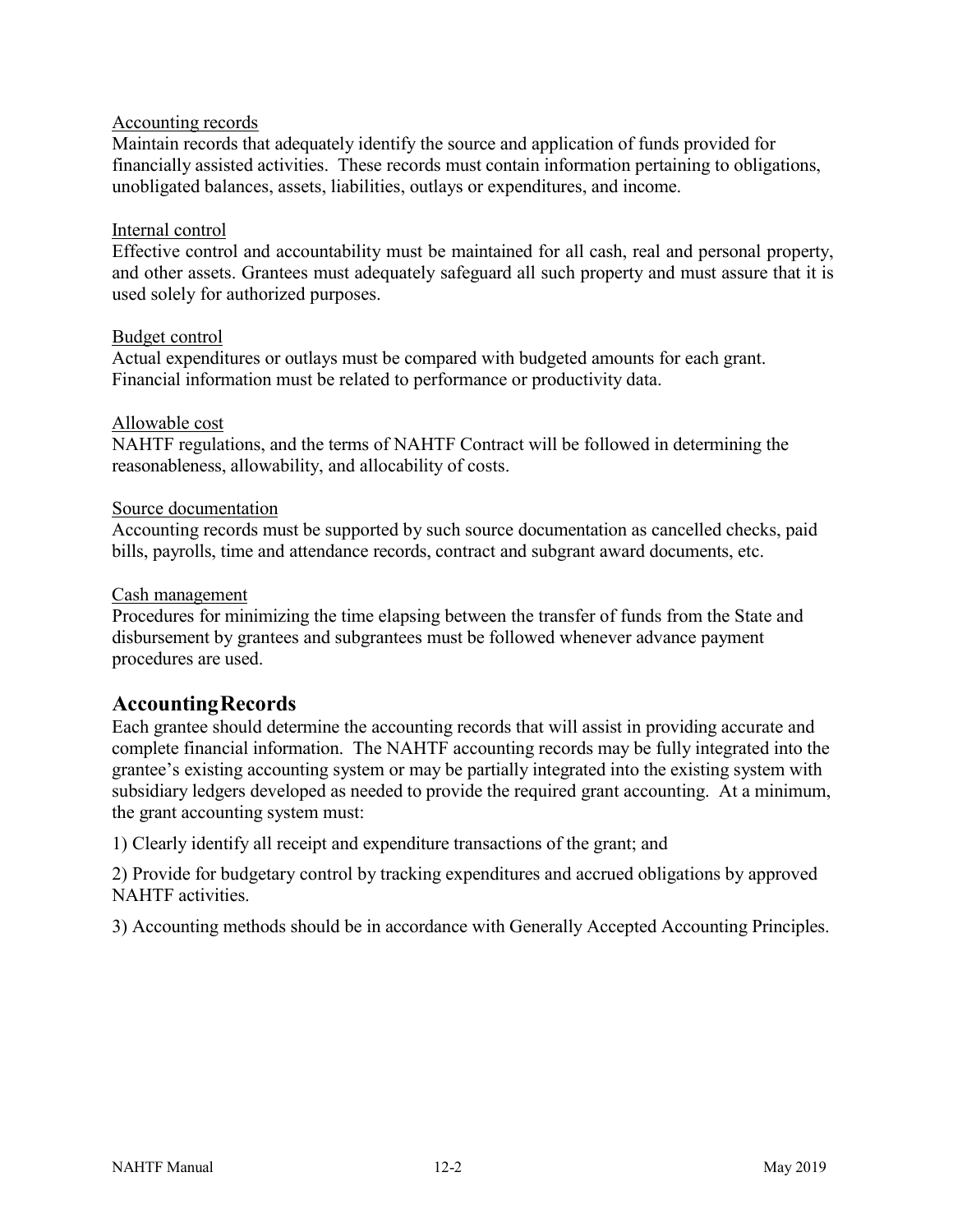Department staff or the grantee's auditors should be able to readily trace NAHTF transactions through the accounting system. Also, all amounts shown on NAHTF reports should reconcile to the grantee's accounting records.

Grantees must be able to report NAHTF expenditures by approved activity and budgeted line item. Budget balances must be maintained for each approved activity that account for NAHTF expenses accrued or obligations incurred (e.g. contracted amounts) which have not yet been paid.

### **SourceDocuments**

Source documents provide information to be transferred to the accounting records. A source document may be a cancelled check, invoice, purchase order, time sheet, or contract. All source documents that pertain to the NAHTF project should be identified through a code or by using the NAHTF grant number and budget line item code. This will assure that the charges against the project are properly recorded in the NAHTF accounting records.

Purchase orders should be used when requesting supplies and materials for the project. The purchase order is prepared in the same manner as all other purchase orders for the grantee and should include a reference to NAHTF.

Contracts should be kept in a separate file. The signed contract represents an obligation of NAHTF funds. When payments are made on the contract, these should be recorded in the contract file on a contract control card. If there are several contracts, a contract register should be used as a management tool.

An invoice or statement for services rendered is typically submitted by a contractor seeking payment. The accuracy of the invoice should be verified against purchase orders or contracts. Time sheets are another important source document. If staff time is charged to the project, time sheets must support the number of hours worked.

Cancelled checks, bank deposit slips, receipts, and other miscellaneous documents represent important source documents which are used in accounting for program expenditures.

# **ReceiptProcedures**

In addition to NAHTF payments from the Department, cash receipts may also include project funds received from other outside sources.

The Grantee must be certain that project receipts are adequately safeguarded. This includes providing for proper bonding in accordance with state law of those individuals that handle program funds, if required.

All NAHTF project receipts should be promptly deposited to the proper bank account and recorded as a receipt in the accounting system. NAHTF funds are to be drawn down only as required to pay immediate obligations or preferably to reimburse the grantee for payments already made for NAHTF-eligible expenses. The Department will consider the grantee in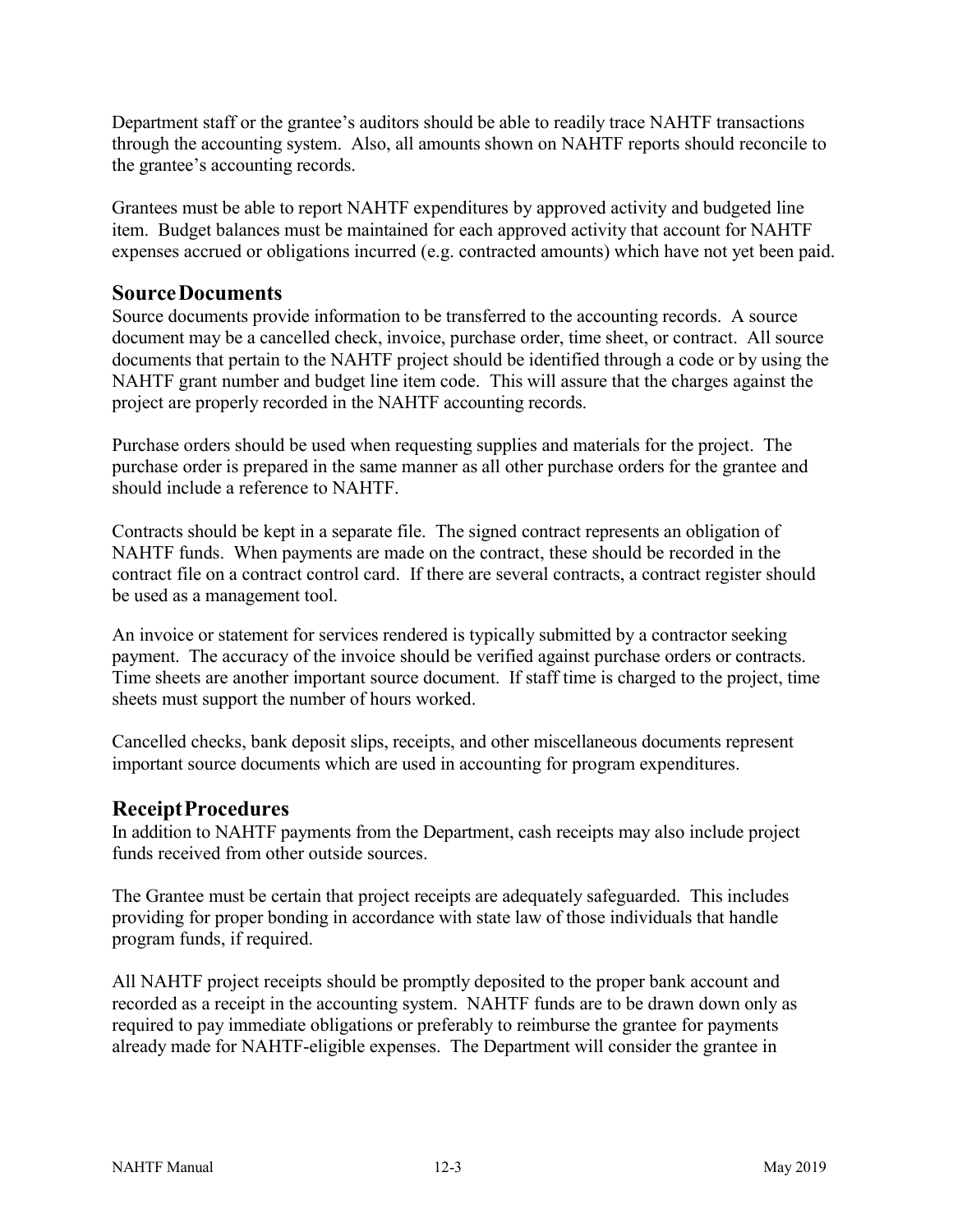violation of the requirement to minimize the elapse of time between receipt and expenditure of NAHTF funds, if more than fifteen working days elapses between receipt and expenditure.

### **ElectronicFundsTransfer**

All NAHTF payments to grantees are by Electronic Funds Transfer (EFT) to a designated local bank account. These payments are made through the Nebraska Information System (NIS for all federal and state grant payments to local governments and other organizations.

All local governments in Nebraska – cities, villages, counties – have an "electronic address" established by the State Treasurer's Office which corresponds to a designated local bank account for receipt of funds from the State of Nebraska. This electronic address and corresponding bank account will be used for NAHTF grant payments with no additional action required by the local government grantee except to transfer NAHTF funds when received to a non-interest bearing account in accordance with NAHTF program requirements.

If a nonprofit grantee needs to establish a bank account for receipt of state funds or if a local government grantee wishes to have NAHTF funds deposited directly into a designated local noninterest bearing bank account, the grantee should complete and submit the State Treasurer ACH Enrollment Form. This form may be downloaded from the State Treasurer website at *[http://www.treasurer.state.ne.us](http://www.treasurer.state.ne.us/)* or from the Department's website and mailed to the Department upon completion. The Department will review the completed form and forward to State Accounting for action and State Treasurer for information. The State Treasurer is the designated "automated clearinghouse" or ACH for the State of Nebraska.

It is not required that the ACH enrollment form be submitted to receive NAHTF funds, unless the grantee has not ever established an account with the State Treasurer. If no action is taken by the grantee, the electronic address previously established will apply for the receipt of NAHTF funds. If a NAHTF-designated account (or Department-designated account) has been previously established through submission and processing of an ACH enrollment form, it is not necessary to submit this form for each new NAHTF grant; however, it is necessary to submit this form as a change action whenever a bank account in which NAHTF funds are currently being deposited has been changed (financial institution or account number).

If the local government or non-profit grantee wishes to direct NAHTF funds to a designated account, a completed State Treasurer ACH Enrollment Form must be sent to the Department. The form must be checked NEW (no bank account designated for NAHTF or Department funds currently exists) or CHANGE (making change to financial institution or account number). It is important to note that ACH forms should be submitted to the Department only after a new (or changed) local bank account has actually been set up and activated by the local financial institution.

In the VENDOR INFORMATION section, "Name" refers to the local government or non-profit organization, i.e. City of Seward, Village of Otoe, Gage County, Wayne Housing Development Corporation, etc. "Address" is the Mailing Address (normally a PO Box Number). "Federal Tax ID #" is the local governments or non-profits federal identification number.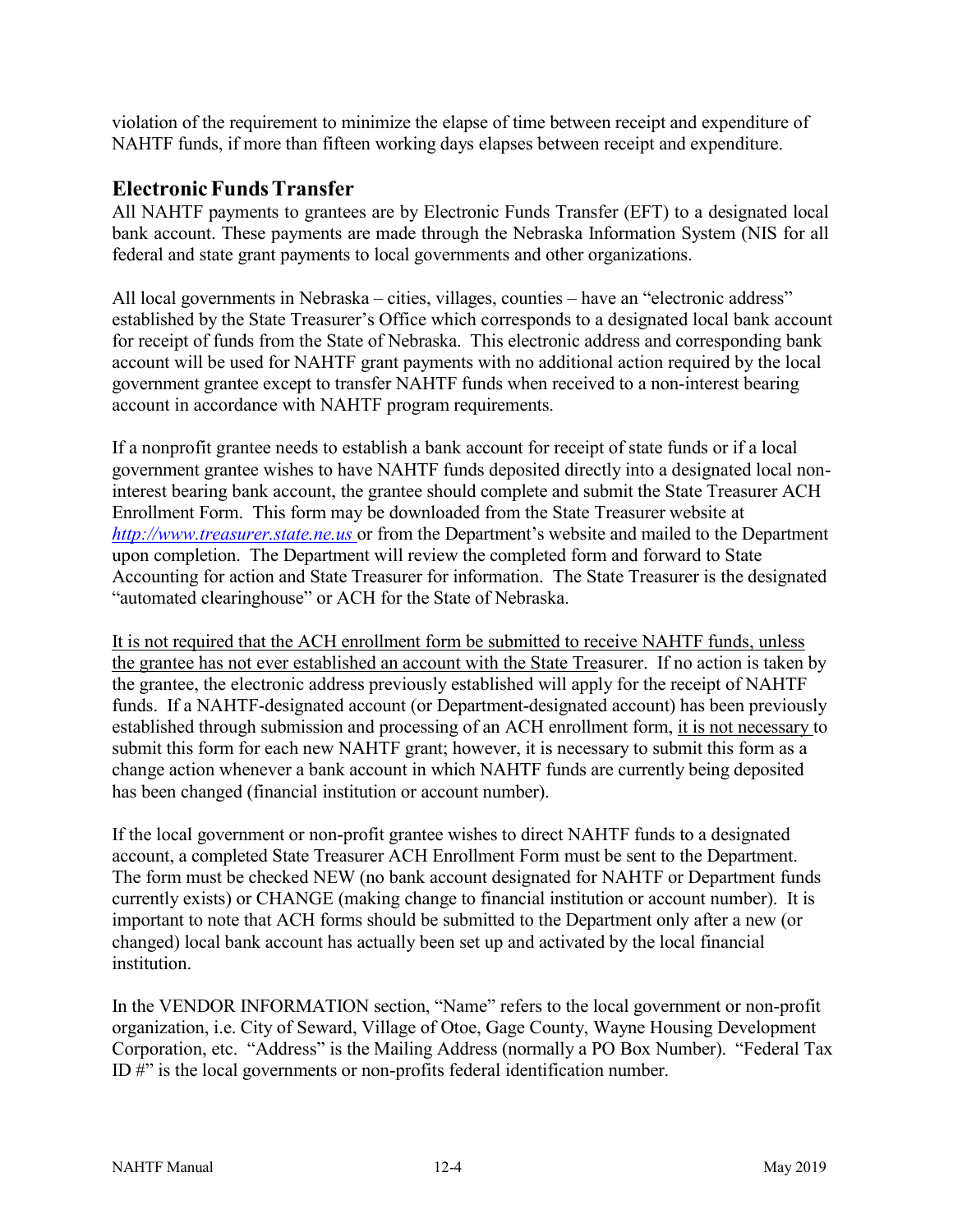In the area below "FAX #" enter: DED PAYMENTS ONLY (if this account may be used for CDBG, HOME/NAHTF grant payments, or other Department payments of any type) or NAHTF PAYMENTS ONLY (if to be used for NAHTF grant payments only). The Department will not forward an ACH Enrollment Form to State Accounting for a specific NAHTF grant, as these accounts tend to be transitory, subject to closure when account activity ceases, and frequently create confusion when multiple accounts are established.

The local bank completes the FINANCIAL INSTITUTION INFORMATION section. The service agreement portion of the form should be completed by both parties as to notification procedures on receipt of funds via EFT. Make sure both parties sign the form and that all other entries are completed and accurate. Mail the completed form to:

Nebraska Department of Economic Development NAHTF Financial Aid Administrator PO BOX 94666 Lincoln, NE 68509-4666

It may be up to 4 weeks or longer before the locally designated NAHTF or Department account has been assigned an electronic address by state government or an account number for an existing electronic address has been revised. Grantees should confirm with the Department that action has been completed before submitting an applicable request for NAHTF funds.

# **BankAccounts**

Grantees are not required to maintain separate bank accounts for the deposit of NAHTF funds. However, grantees must be able to reconcile NAHTF balances in the depository account.

Since interest may not be earned on the deposit of NAHTF funds, grantees must make every effort to not earn interest on NAHTF funds or to draw down NAHTF funds on a reimbursement basis. Under this system, the grantee pays all project costs (both the NAHTF share and the local share) and reimburses the account for the NAHTF share. In this way there are never unexpended NAHTF funds on deposit that would accrue interest earnings.

Bank accounts must be secured by F.D.I.C. insurance or bank pledged collateral for the full amount of NAHTF funds held in the account. Reconciliation of bank statements should be performed promptly.

# **PaymentProcedures**

A grantee must establish a system to review and approve all billings presented for payment under the grant. All invoices should be reviewed to determine that the costs are accurate, reasonable and allowable under NAHTF regulations. The governing body of the grantee should review and approve all payments.

The grantee should determine when NAHTF disbursements will be made--weekly, bi-weekly, monthly, quarterly. Identifying a cut-off time when all invoices and vouchers must be submitted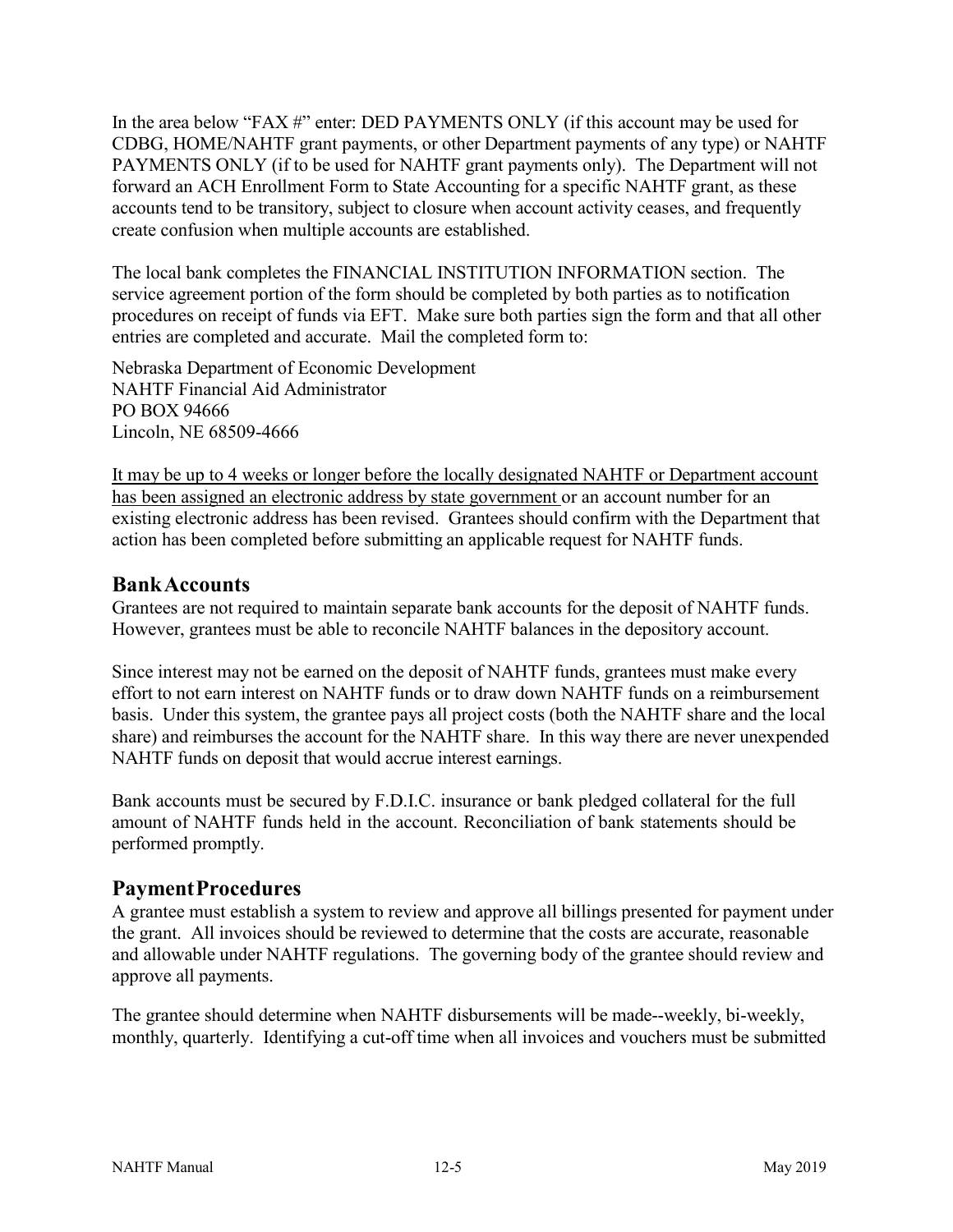will assist in the planning for the request for funds. This timeline should be communicated to contractors and vendors.

The Department payment process is not designed be used as the initial payment for an activity, such as a loan closing, contractor payment, or administration payment. If grantees choose to use NAHTF funds in that manner, they do so at their own risk. There is no guaranteed NAHTF payment process timeline. It is considered a good idea to have access to other funds to make payment of NAHTF-eligible costs and use NAHTF funds to reimburse the grantee. In fact, it is recommended that a line of credit be obtained for an amount equal to 6 months of project expenses.

Contractors' invoices should be paid after verification has been made of work completed. A list of disbursements to be made should be prepared and the request for funds should be submitted to the Department on the appropriate forms. All payments for expenditures must be supported by source documentation, i.e., invoices or vouchers and kept on file. Source documentation, such as contractor payment request forms approved by an engineer or architect, showing eligible expenses have been incurred must be attached to submitted Request for NAHTF Funds forms before the Department will issue payment of NAHTF funds for rental projects. Capacity building and operating grants also require source documentation, such as invoices, timesheets and canceled checks, to be attached to Request for NAHTF Funds forms showing eligible expenses have been incurred and that the grantee has satisfied those obligations.

# **AdministrativeCosts**

Note that each NAHTF award is unique. The Department provides funds for administrative costs in a variety of ways depending upon the nature of the project and the type of grantee. Grantees should understand the budget in the NAHTF Contract, including the line item to be used for administrative costs.

Grantees should confirm with their program representative as to the budget line item authorized for general administration of the award. This often will vary from the budget submitted with the original application.

Administrative costs are the costs associated with implementation of the grant. These costs may include: salaries for personnel who devote full or part time to the grant, cost of equipment and supplies used for grant activities, and the cost of administrative services provided by other agencies. General administration and housing management are typically the administrative line items in the budget in the NAHTF Contract. All administrative costs charged to the project must be documented, i.e., through timesheets, purchase orders, and invoices.

Note: The terms housing management, housing administration and project soft costs are interchangeable.

Employees paid in whole or in part from NAHTF funds should prepare timesheets indicating the hours worked for each pay period. Based on these timesheets and the hourly payroll costs for each employee, a voucher statement indicating the amount of time attributed to working on the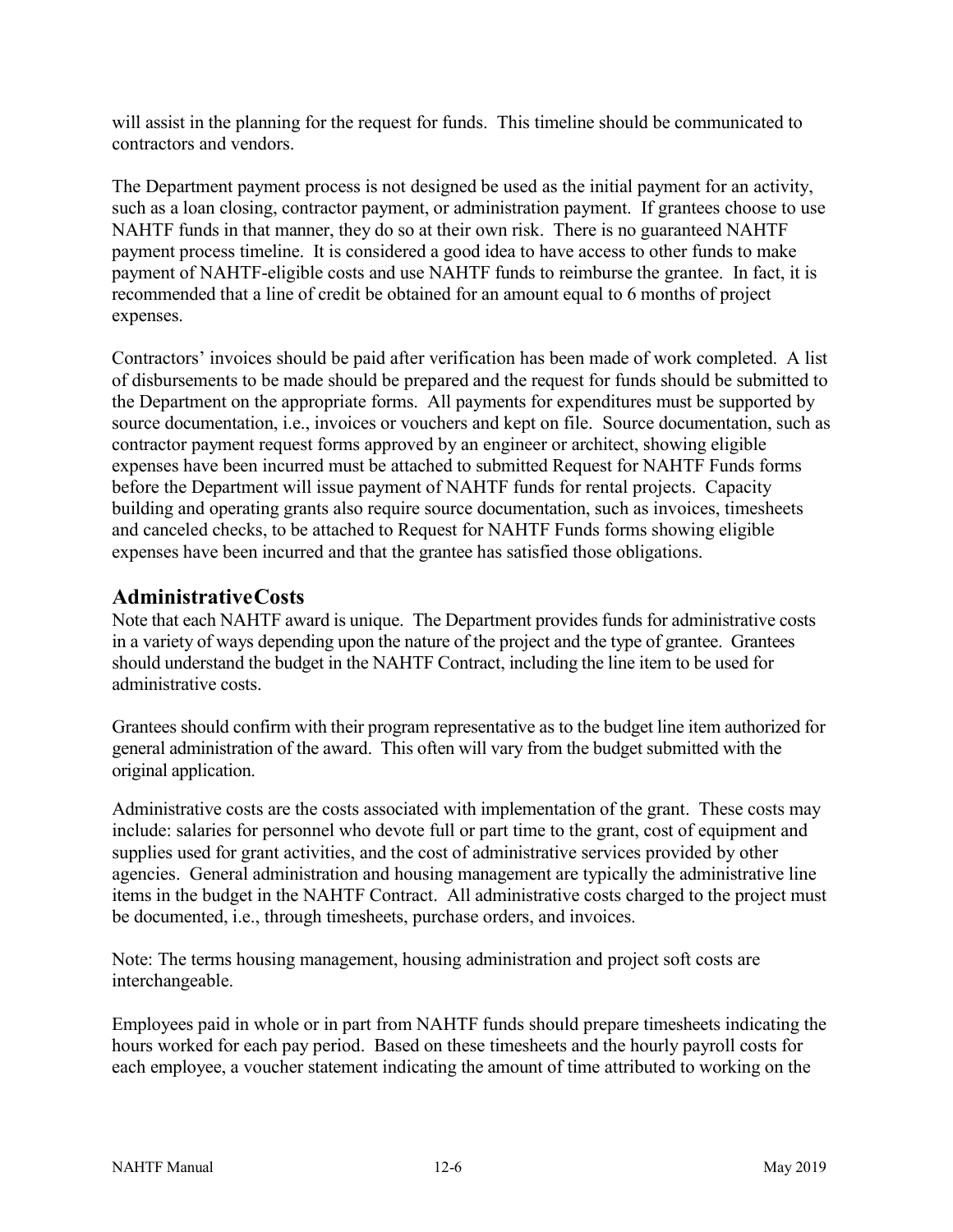NAHTF project and a brief description of the activities should be prepared and placed in the appropriate files.

# **MatchingFunds**

Matching funds committed to the project as a part of the approved NAHTF Contract should be accounted for in grant records. The receipt and expenditure of the matching funds should be carefully documented. If matching funds are derived from a source outside the local government or non-profit, project records should identify the source and amount. Note that NAHTF does not require proportional drawdowns (showing matching funds in the same proportion as in the budget in the NAHTF Contract), however, matching funds must be shown on Request for NAHTF Funds forms and the Final Financial Report for the project. Grantees failing to meet the match required in the NAHTF Contract budget by the end of the project are subject to penalties that include repayment of NAHTF funds to the Department.

A Department program representative will finalize the NAHTF Contract budget during contract negotiations with the applicant. The source(s) of all matching funds will be discussed for eligibility. Matching funds are reported as local funds applied on the Request for NAHTF Funds form.

Although grantees are not required to show proportional match on each draw, the Department may elect to not process request for funds if satisfactory progress of match contribution is not demonstrated.

# **IndirectCosts**

Grantees who will charge indirect costs to the grant must submit an indirect cost allocation plan to the Department and receive approval prior to the Notice of Release of Funds.

# **RequestingNAHTFFunds**

The request by the grantee for NAHTF funds is made using the Request for NAHTF Funds form. Please note that the NAHTF Funds form totals for you. This form can be downloaded from the Department's website. If a grantee is unable to download the form, it may be requested from the Department. The website includes complete instructions for properly completing the form to request funds.

*Warning: prior to drawing down NAHTF funds, a grantee must:*

- Receive a Notice of Release of Funds;
- Incur NAHTF-eligible costs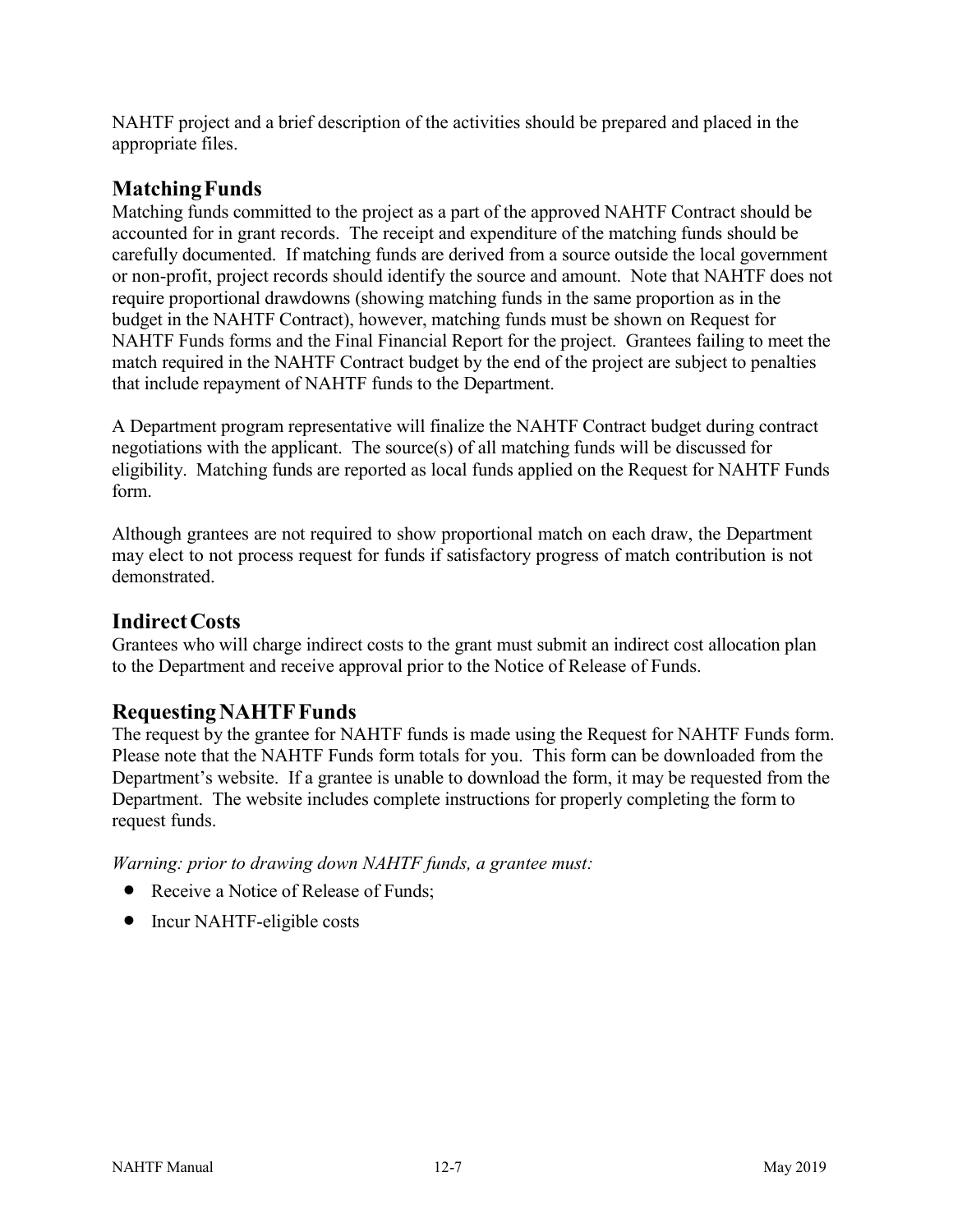# **DrawingFunds**

The Request for NAHTF Funds Form must be used to draw down NAHTF funds. The form with instructions is available on the Department's website. Please take special note of the following concerning the request, receipt and expenditure of NAHTF funds:

- A request for funds may not be submitted until the grantee has received a Notice of Release of Funds.
- Double and triple check the completed Request for NAHTF Funds form before sending it to the Department, as any errors will cause considerable delay in payment.
- Request only the amount of funds needed to pay immediate obligations.
- Funds may be requested at any time and in any frequency; however, the minimum request is \$1500 except for the final request on a grant.
- NAHTF funds on hand must be disbursed prior to requesting additional funds.
- Grantees may not earn interest on the deposit of NAHTF funds pending disbursement.
- If excessive amounts of cash (over \$5,000) are on hand for an extended period of time (over fifteen working days), the grantee must return the excess to the Department.
- The request for payment must be in accordance with the approved budget for the grant contained in the Sources & Uses of Funds section of the NAHTF Contract.
- The request for funds should show the status of all approved activities even if no funds are requested for one or more activities in a specific request.
- Amounts must be requested in whole dollar amounts only.
- For rental, capacity building and operating grants, source documentation (i.e. invoices, timesheets, cancelled checks etc.) must accompany the request for funds.

One copy of the completed Request for NAHTF Funds form must be mailed to the Department for processing. The signatures on the form must be original and correspond to those signatures on the current Authorization to Request NAHTF Funds form (initially required for Release of Funds) the Department has on file. Grantees must send in a new Authorization to Request NAHTF Funds form whenever the individuals authorized to sign Requests for NAHTF Funds change.

Grantees must contact their contract manager if budget amendments, extensions of contract completion dates, match waivers, or other actions are needed in connection with requesting NAHTF funds. The Department's website has a NAHTF Contract Amendment Request form for use by the grantee in requesting changes to the contract.

All NAHTF payments to grantees are by Electronic Funds Transfer (EFT) to a designated local bank account. These payments are made through the Nebraska Information System (NIS) based on the "electronic address" established by the Nebraska State Treasurer.